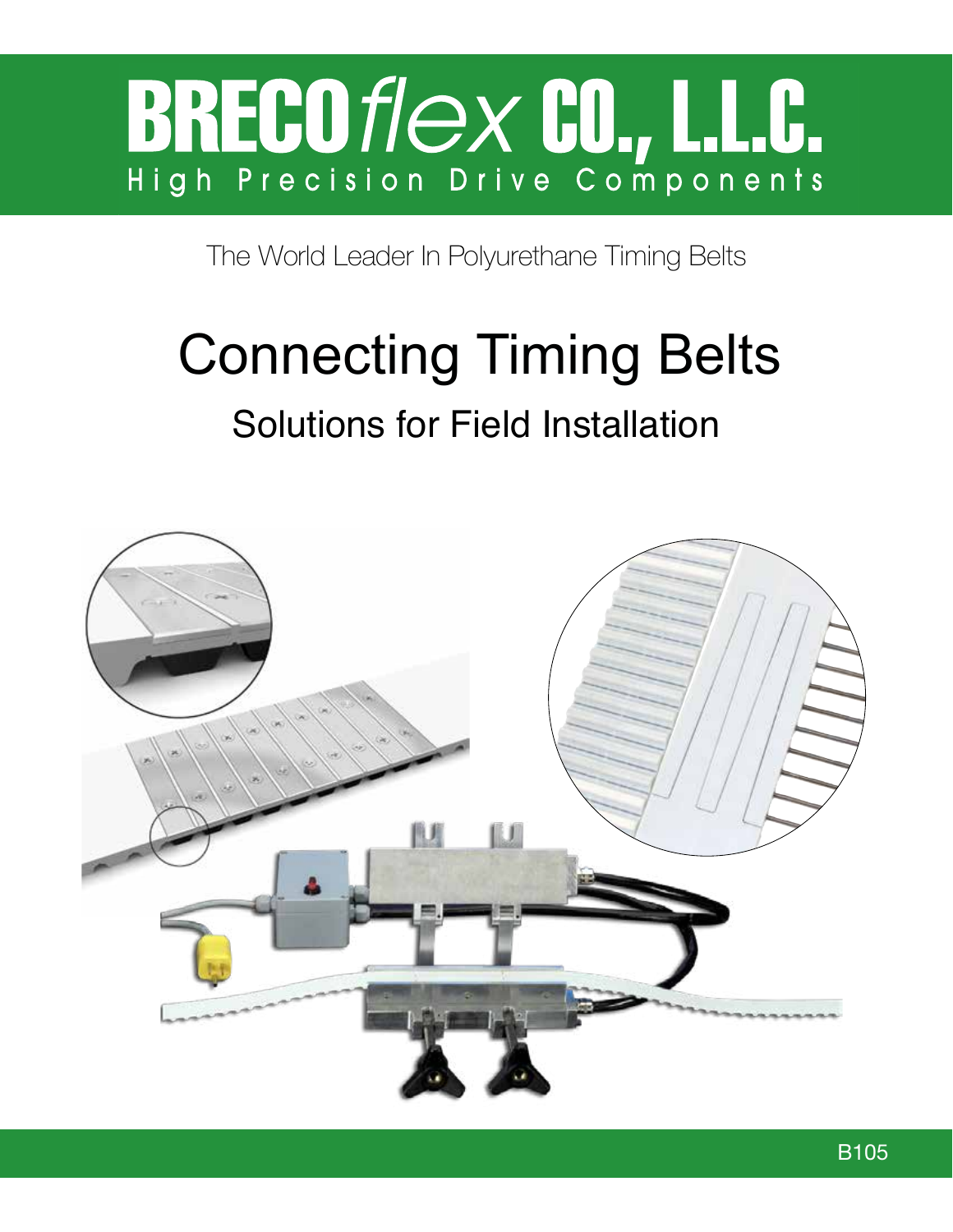BRECO*flex* CO., L.L.C. offers three different technologies for installation of conveyor belts with prepared ends. No time consuming equipment tear down is required when using the following technologies:

- 1. Field Welder a self contained heat welding press
- 2. Belt Lock mechanical connection kit comprised of plates and inserts to join AT10/T10 belts
- 3. Connecting Kit mechanical connection kit comprised of plates and inserts to fasten ATN belts
- 4. PinLock mechanical connection kit comprised of lateral screws through the teeth

A comparison chart of the four technologies can be found on page six.



*Connecting Kit / Timing belt Lock PinLock*



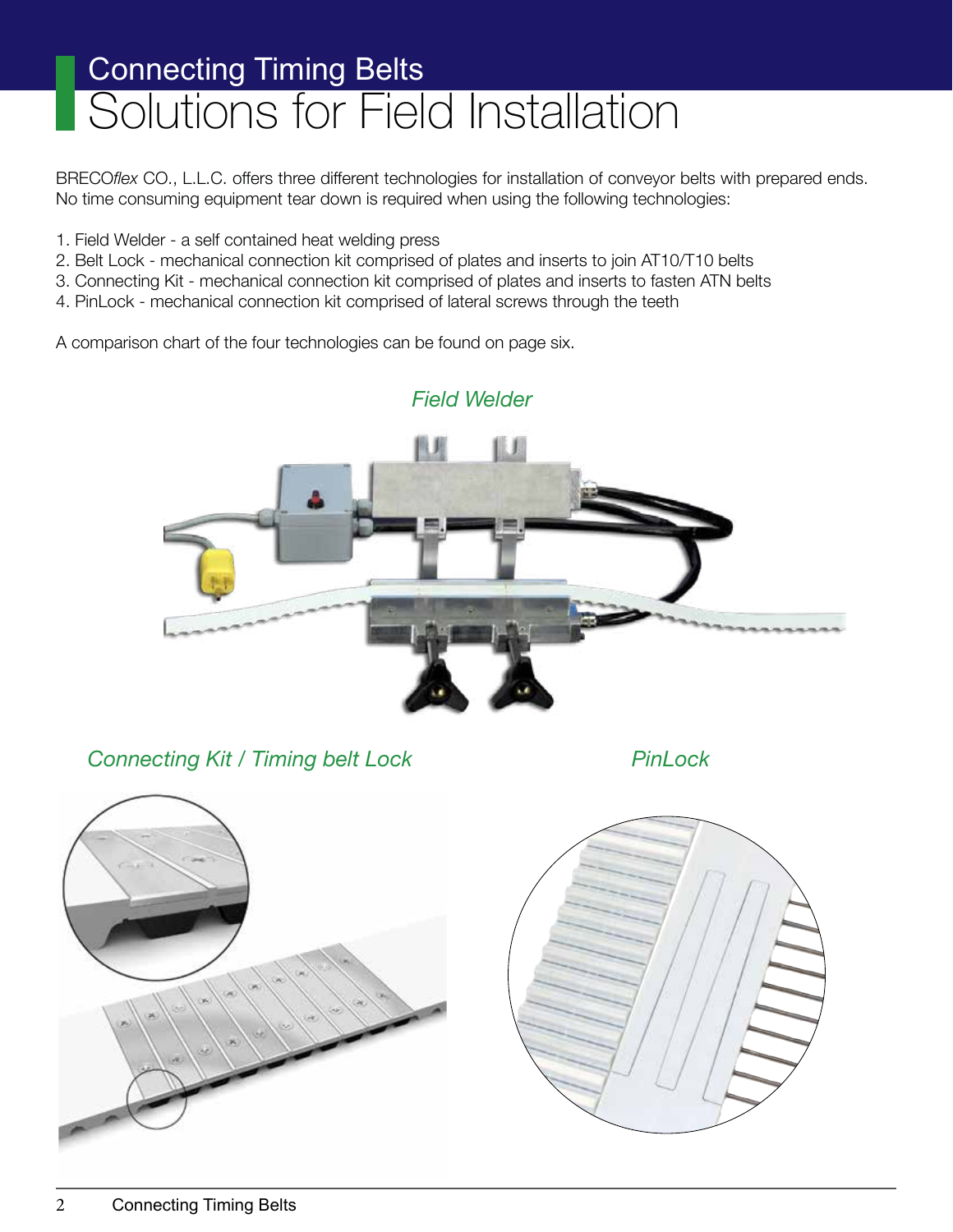#### *Field Welder - Connecting Kit for Field Assembly*

BRECO*flex* CO., L.L.C. offers Field Welders for installation and replacement of endless polyurethane timing belts in machinery and equipment on location.

Purchase prepared belting from BRECO*flex* CO., L.L.C. already die cut to length with the appropriate finger pattern and weld on site.

- No costly machine disassembly necessary.
- Minimize down time replacement time 30-45 minutes.
- Only 120V or 240V 60Hz required (no water cooling).
- Tensile strength of the field welded belt equals factory weld strength.
- Available for all standard pitches, including ATN, HTD, self-tracking, and double sided belts.
- Available in widths from 12mm to 150mm. Various Widths can be welded by using filler material or a tooth plate set for each belt pitch / width. Lengths over 900mm.
- Custom top plates can accommodate profiles and many backing materials (contact Applications Engineering for details).

#### *Ordering Example*

50 T10/1000 FW *Belt ends prepared for field welding*

#### *Timing Belt Lock - AT10 / T10*

BRECO*flex* CO., L.L.C. offers a mechanical timing belt connection technology for T10 and AT10 pitch timing belts in conveyor applications.

The Timing Belt Locks are compatible with standard AT10 and T10 belts and pulleys for direct replacement. Timing Belt Locks are available in widths of 32, 50, 75 and 100mm.

- Designed for rapid belt assembly on the machinery using just a screw driver.
- Belt ends are factory machined to accept hardware consisting of 10 connecting plates, 10 tooth inserts, and the requisite screws.
- Spare parts kits are available to change out the inserts in applications with frequent reassembly.

#### *Ordering Example*

75 T10 DC/8400 DC *Belt ends prepared for timing belt lock (kit included, not installed)*

75 T10 DC Timing Belt Lock Kit

*Belt Lock kit includes connection plates, tooth inserts and requisite screws*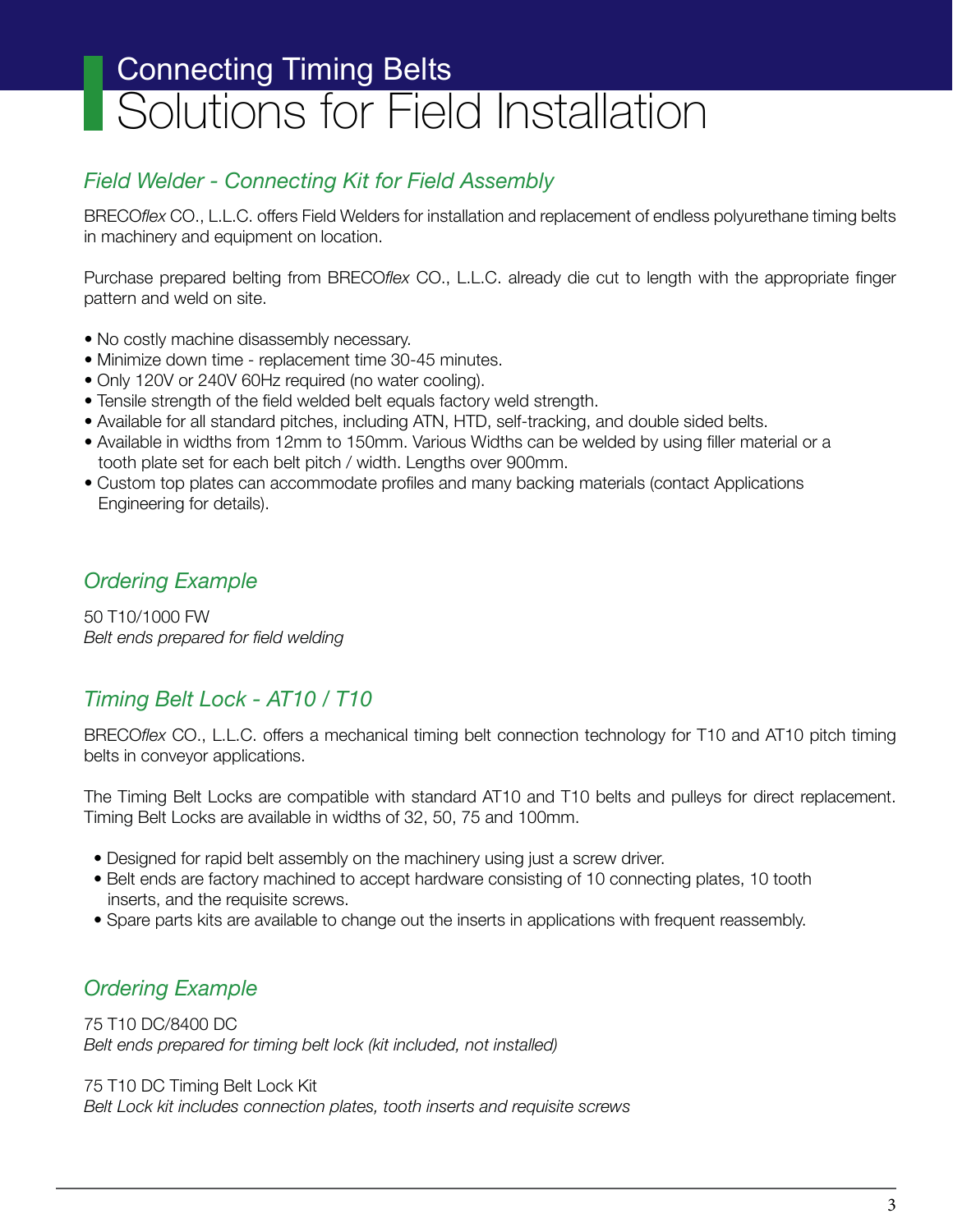#### *ATN - Connecting Kit for Field Assembly*

BRECO*flex* CO., L.L.C. offers mechanical ATN Connecting Kits for rapid belt assembly and disassembly in the field directly on the conveyor system.

- Mechanical hardware connection to clamp together finger stamped belt ends.
- Hardware consists of high strength inserts, steel top plates, and the requisite screws.
- Connection technology has option to allow ATN profiles to attach in joined area.

#### *Version "C" (standard)*

- Available for pitches ATN10, ATN12.7, ATN10K6 and ATN12.7K6.
- Belt thickness = 4.5mm, without any self-tracking guide.
- Number of connection elements = 10.
- Not suitable for mounting profiles in connecting kit area.
- Threaded hole size  $= M2.5$ .
- Top plates are 0.9mm above the belt back.

#### *Version "DC" (deep connection - recessed top plates)*

- Use when product must lay flat across the connecting kit area.
- Available for pitches ATN10, ATN12.7, ATN20, ATN10K6 and ATN12.7K6
- Belt thickness = 5.4mm (ATN10, ATN12.7) and 8.0mm (ATN20) without any self-tracking guide.
- Number of connection elements = 10 (ATN10, ATN12.7) and 9 (ATN20).
- Threaded hole size = M2.5 (ATN10, ATN12.7) and M3 (ATN20).

#### *Version "DC-PRO" (deep connection and profiles)*

- A version of the flush connecting kit DC above but additionally suitable for mounting up to 5 profiles in connecting kit area.
- Available for pitches ATN10, ATN12.7, ATN20, ATN10K6 and ATN12.7K6.
- Belt pitches, thickness, number of connection elements and threaded hole sizes comparable to version "DC".

#### *Ordering Example*

#### 50 ATN10/1000C Belt prepared for connecting kit (Kit included, not installed)

50 ATN10/1000DC Belt prepared for connecting kit (Kit included, not installed)

50 ATN10DC - ATN Connecting Kit Spare Parts Kit (Spare parts include connection palates, tooth inserts and requisite screws)





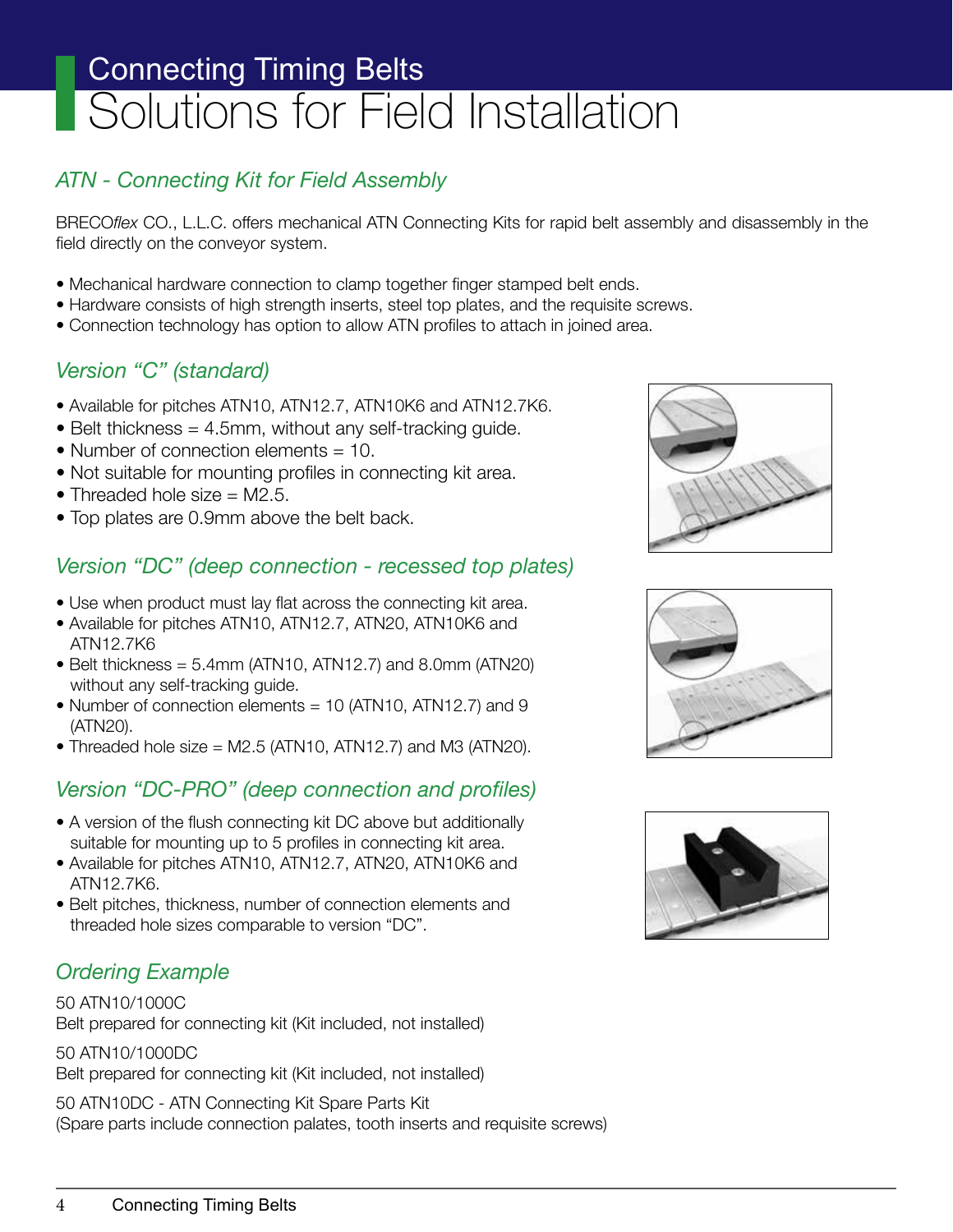#### *PinLock - Connecting Kit for Field Assembly*

BRECO*flex* CO., L.L.C. offers mechanical PinLock Connecting Kits for rapid belt assembly and disassembly in the field directly on the conveyor system.

- Precise water-jet finger pattern
- Hardware consists of stainless threaded pins
- Connection may be assembled/disassembled several times
- Possible with back covers or profiles
- Available with 6 pins (PL6) or 10 pins (PL10)

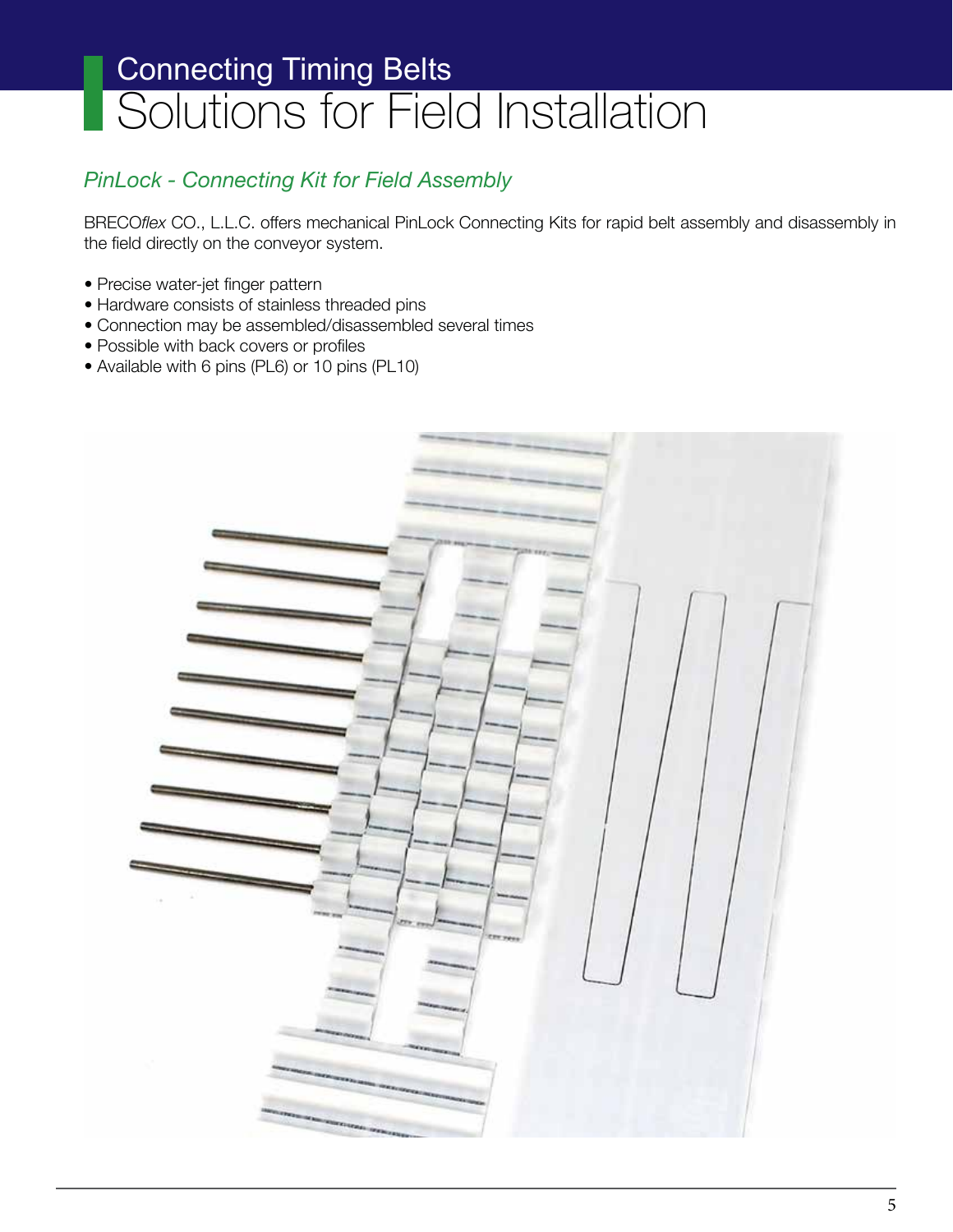| Maximum Allowable Tensile Strength Chart (N) |            |                          |                          |                          |                          |                          |                            |                          |  |  |
|----------------------------------------------|------------|--------------------------|--------------------------|--------------------------|--------------------------|--------------------------|----------------------------|--------------------------|--|--|
|                                              | Width (mm) | <b>T10</b>               | <b>T20</b>               | <b>AT10</b>              | <b>AT20</b>              | <b>AT10</b><br>ATN10K6   | AT12.7<br><b>ATN12.7K6</b> | <b>ATN20</b>             |  |  |
| $\mathbf C$                                  | 25         | $\overline{\phantom{a}}$ | $\overline{\phantom{a}}$ | $\overline{\phantom{a}}$ | $\overline{\phantom{a}}$ | $\overline{a}$           |                            |                          |  |  |
| <b>DC</b>                                    | 25         | $\overline{\phantom{a}}$ | $\overline{\phantom{a}}$ | $\overline{\phantom{a}}$ | $\overline{\phantom{a}}$ |                          |                            |                          |  |  |
| DC - PRO                                     | 25         | $\overline{\phantom{a}}$ | $\overline{\phantom{a}}$ | $\overline{\phantom{a}}$ | $\overline{\phantom{a}}$ | $\overline{\phantom{a}}$ | $\overline{\phantom{a}}$   | $\overline{\phantom{a}}$ |  |  |
| <b>FW</b>                                    | 25         | 1100                     | 1750                     | 2125                     | $\overline{\phantom{a}}$ | 1000                     | 1000                       | 1350                     |  |  |
| PL <sub>6</sub>                              | 25         | $\overline{\phantom{a}}$ | 400                      | 200                      | 500                      | $\overline{\phantom{a}}$ |                            |                          |  |  |
| <b>PL10</b>                                  | 25         | 300                      | 700                      | 400                      | 1000                     | $\overline{a}$           |                            |                          |  |  |
| $\mathbf C$                                  | 32         |                          |                          |                          |                          |                          |                            |                          |  |  |
| <b>DC</b>                                    | 32         | 500                      |                          | 550                      |                          |                          |                            |                          |  |  |
| DC - PRO                                     | 32         |                          |                          |                          |                          |                          |                            |                          |  |  |
| <b>FW</b>                                    | 32         | 1408                     | 2240                     | 2720                     | 3400                     | 1280                     | 1280                       | 1728                     |  |  |
| PL <sub>6</sub>                              | 32         |                          | 500                      | 300                      | 600                      |                          |                            |                          |  |  |
| <b>PL10</b>                                  | 32         | 400                      | 900                      | 500                      | 1200                     |                          |                            |                          |  |  |
| $\mathbf C$                                  | 50         | $\overline{\phantom{a}}$ | $\overline{\phantom{a}}$ | $\overline{\phantom{a}}$ | $\overline{\phantom{a}}$ | 750                      | 750                        | $\overline{\phantom{a}}$ |  |  |
| <b>DC</b>                                    | 50         | 750                      | $\overline{\phantom{a}}$ | 750                      | $\overline{\phantom{a}}$ | 750                      | 750                        | 750                      |  |  |
| DC - PRO                                     | 50         | $\equiv$                 | $\overline{\phantom{a}}$ | $\overline{\phantom{a}}$ | $\overline{\phantom{a}}$ | 750                      | 750                        | 750                      |  |  |
| <b>FW</b>                                    | 50         | 2200                     | 3500                     | 4250                     | 5330                     | 2000                     | 2000                       | 2700                     |  |  |
| PL <sub>6</sub>                              | 50         | $\overline{\phantom{a}}$ | 800                      | 400                      | 1000                     | $\overline{\phantom{a}}$ | $\blacksquare$             | $\overline{\phantom{a}}$ |  |  |
| <b>PL10</b>                                  | 50         | 600                      | 1500                     | 800                      | 2000                     | $\overline{\phantom{a}}$ | $\overline{\phantom{a}}$   | $\overline{\phantom{a}}$ |  |  |
| $\mathbf C$                                  | 75         |                          |                          |                          |                          | 1150                     | 1150                       |                          |  |  |
| DC                                           | 75         | 1000                     |                          | 1000                     |                          | 1150                     | 1150                       | 1150                     |  |  |
| DC - PRO                                     | 75         |                          |                          |                          |                          | 1150                     | 1150                       | 1150                     |  |  |
| <b>FW</b>                                    | 75         | 3300                     | 5250                     | 6375                     | 8000                     | 3000                     | 3000                       | 4050                     |  |  |
| PL <sub>6</sub>                              | 75         |                          | 1200                     | 600                      | 1500                     |                          |                            |                          |  |  |
| PL <sub>10</sub>                             | $75\,$     | 900                      | 2200                     | 1200                     | 3000                     | $\sim$                   | $\sim$                     | $\sim$                   |  |  |
| $\mathbf{C}$                                 | 100        | $\omega_{\rm c}$         | $\overline{\phantom{a}}$ | $\omega_{\rm c}$         | $\blacksquare$           | 1500                     | 1500                       | 1500                     |  |  |
| DC                                           | 100        | 1500                     | $\overline{\phantom{a}}$ | 1500                     | $\blacksquare$           | 1500                     | 1500                       | 1500                     |  |  |
| DC - PRO                                     | 100        | $\omega$                 | $\overline{\phantom{a}}$ | $\sim$                   | $\overline{\phantom{0}}$ | 1500                     | 1500                       | 1500                     |  |  |
| <b>FW</b>                                    | 100        | 400                      | 7000                     | 8500                     | 10660                    | 4000                     | 4000                       | 5400                     |  |  |
| PL6                                          | 100        | $\sim$                   | 1600                     | 800                      | 2000                     | $\overline{\phantom{a}}$ | $\blacksquare$             | $\blacksquare$           |  |  |
| <b>PL10</b>                                  | 100        | 1200                     | 3000                     | 1600                     | 4000                     | $\overline{\phantom{a}}$ | $\mathbb{L}$               | $\overline{\phantom{a}}$ |  |  |

Note: Field welded belts (FW) are available for all belt pitches and in-between widths. For a complete list of strength numbers please see the polyurethane timing belt specifications charts in catalog B212. Additional pitches are possible with PinLock such as self-tracking versions.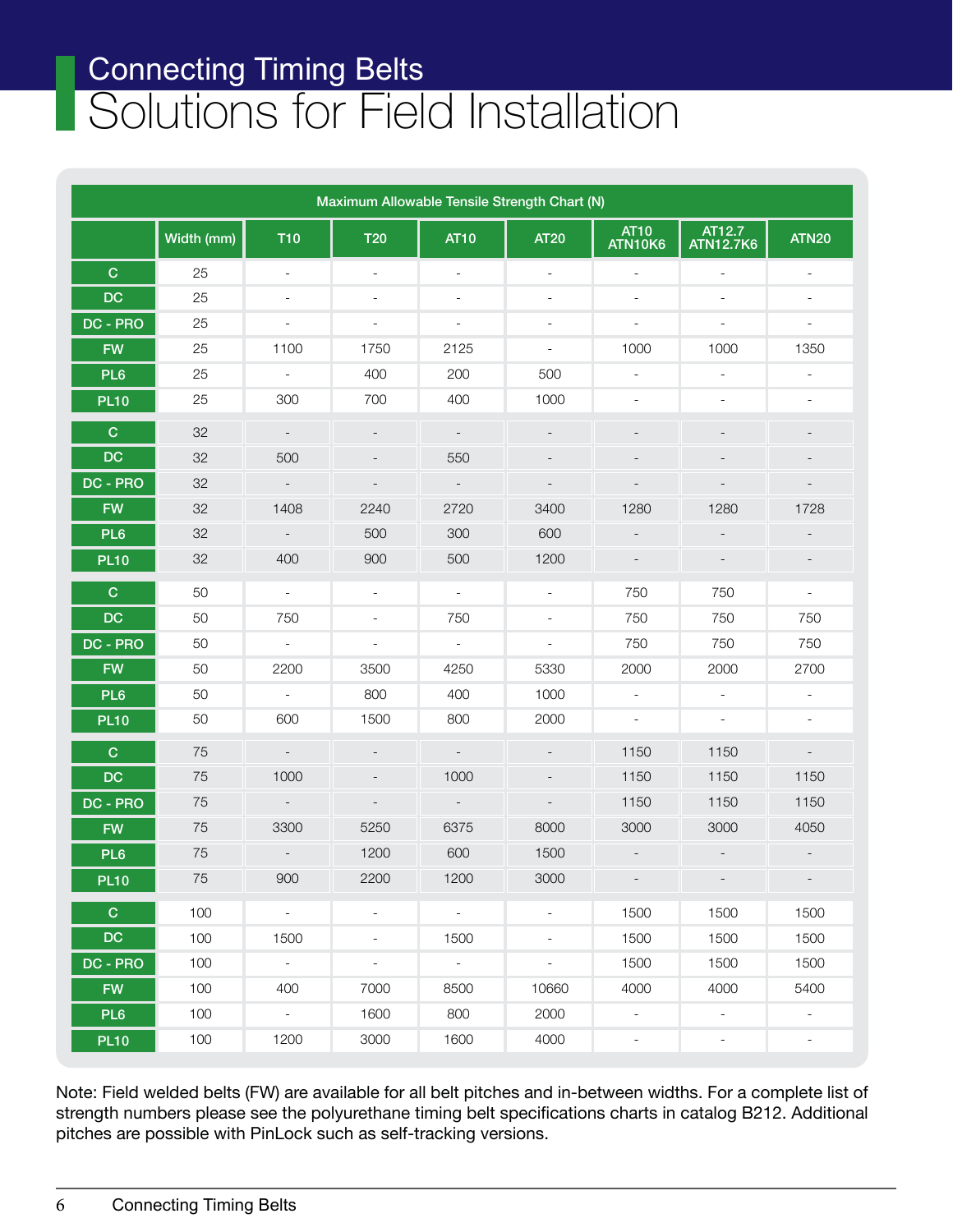| <b>Field Connection Technologies - Comparison</b> |             |                                     |                 |                                  |                            |                            |                                 |                                                    |                            |                                               |                                                      |                             |
|---------------------------------------------------|-------------|-------------------------------------|-----------------|----------------------------------|----------------------------|----------------------------|---------------------------------|----------------------------------------------------|----------------------------|-----------------------------------------------|------------------------------------------------------|-----------------------------|
|                                                   |             | Availability<br>of Product<br>Range | Strength        | Short Belt<br>Length<br>Possible | Available<br><b>Widths</b> | <b>Low Initial</b><br>Cost | Low<br><b>Recurring</b><br>Cost | Suitable for<br><b>Multiple Plant</b><br>Locations | Suitable for<br>Reassembly | Ease of<br>Assembly and<br><b>Disassembly</b> | Use with<br><b>Profiles</b><br>(In Connection areas) | Use with<br><b>Backings</b> |
| C                                                 |             | ₩                                   | ₩               | **                               | ₩                          | **                         | **                              | ***                                                | ***                        | **                                            | $\circ$                                              | $\circ$                     |
| <b>DC</b>                                         |             | ☀                                   | 米               | **                               | *                          | **                         | **                              | ***                                                | ***                        | **                                            | $\circ$                                              | $\circ$                     |
| DC-PRO                                            |             | ☀                                   | ₩               | **                               | ₩                          | **                         | **                              | ***                                                | ***                        | **                                            | ***                                                  | $\circ$                     |
| <b>FW</b>                                         |             | ***                                 | ***             | **                               | ***                        | *                          | ***                             | $\circ$                                            | $\circ$                    | ☀                                             | **                                                   | **                          |
| PL.                                               |             | **                                  | ₩               | **                               | ∗                          | **                         | **                              | ***                                                | ***                        | **                                            | $\circ$                                              | **                          |
| Legend:                                           | ***<br>Most | **<br>Suitable                      | ☀<br>Acceptable | $\circ$<br>Not Applicable        |                            |                            |                                 |                                                    |                            |                                               |                                                      |                             |